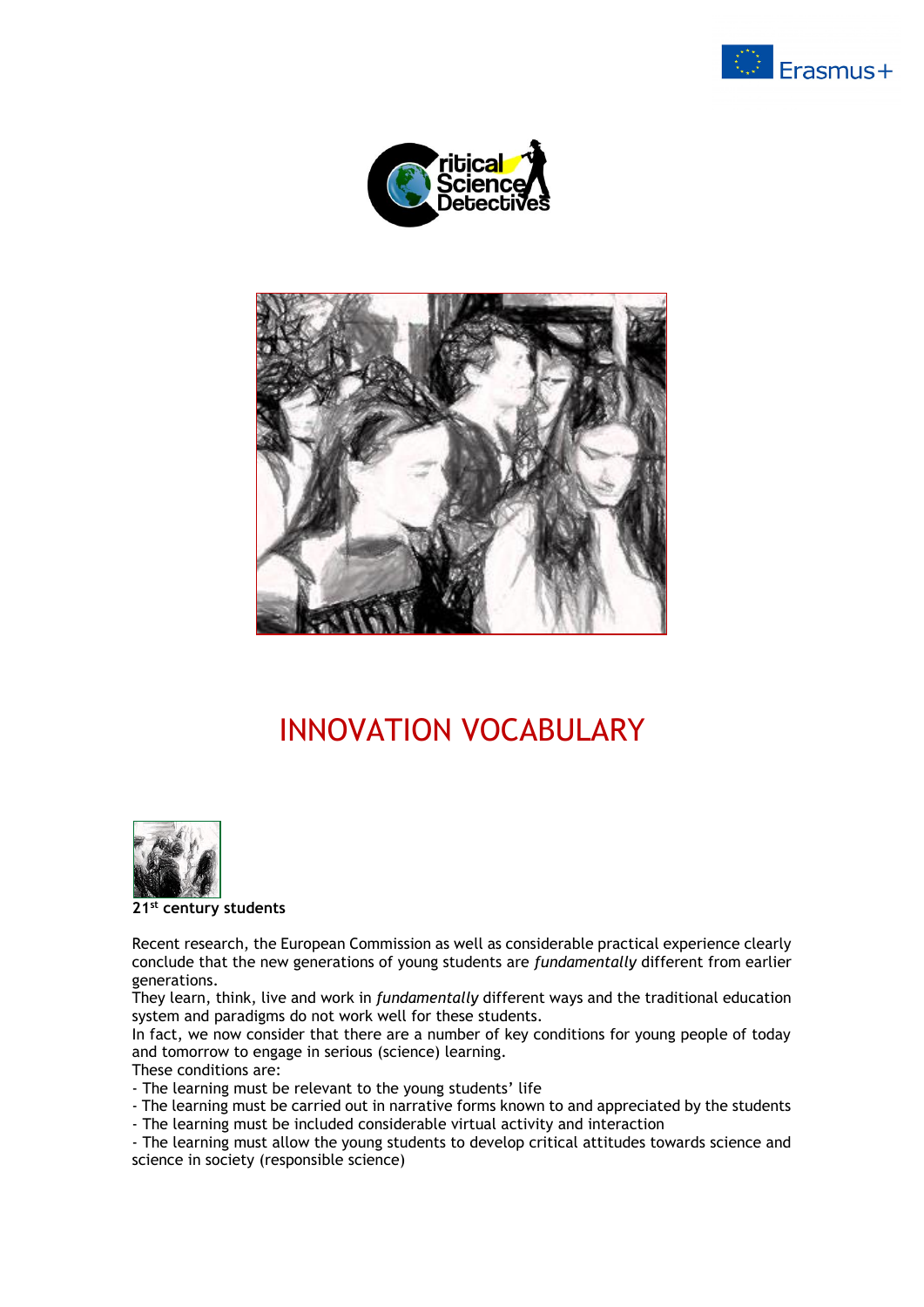

- The learning must allow the students to work independently, to accomplish something real and to make their voices heard

This is what is meant across the application when referring to  $21^{st}$  century students.



**Agency**

Global policy-makers as well as educational innovators such as Marc Prensky use the term "agency" to explain that young  $21^{st}$  century students need to learn through building capacity to take action: change action, entrepreneurial action, critical action, action to benefit the community, etc.

The point is that the educational set-ups and learning activities should put a very strong focus on developing the students' *capacity to such agency*.



**Co-creation**

Co-creation is a term linked to the modern innovation discourse: problems, solutions and designs can be co-created by for example end-users or students.

Co-creation does not mean that the ones co-creating are responsible for the final outcome, but it means that the co-creators play important roles in the creation of solutions or outcomes.

In our context co-creation is linked to the students: they will be co-creators of the project implementation as well as the project outcomes, and they will be the key drivers of critical science voices in the community.

We believe that true educational innovation cannot be created without the students being authentic co-creators of the innovation.

This is even truer now than ever: *for the simple reason that we do not really understand how the new generations learn, live and think.*

"Millennials worldwide are more similar to one another then to older generations within their nations." - *Time Magazine, 2014*

This makes co-creation in educational innovation urgent and indispensable.



**Community**

In the *Young students as critical science detectives'* project "community" should be understood in its widest sense: local physical community, the region, various science communities – and virtual communities.

The globalised world and the  $21^{st}$  century students do not separate these worlds in the way the present educational systems do.

They work with the physical and virtual communities as one world – and local science engagement might very well include considerable virtual social networking.

This is why the project invites the student teams to work in different forms of communities along the long science mission phases.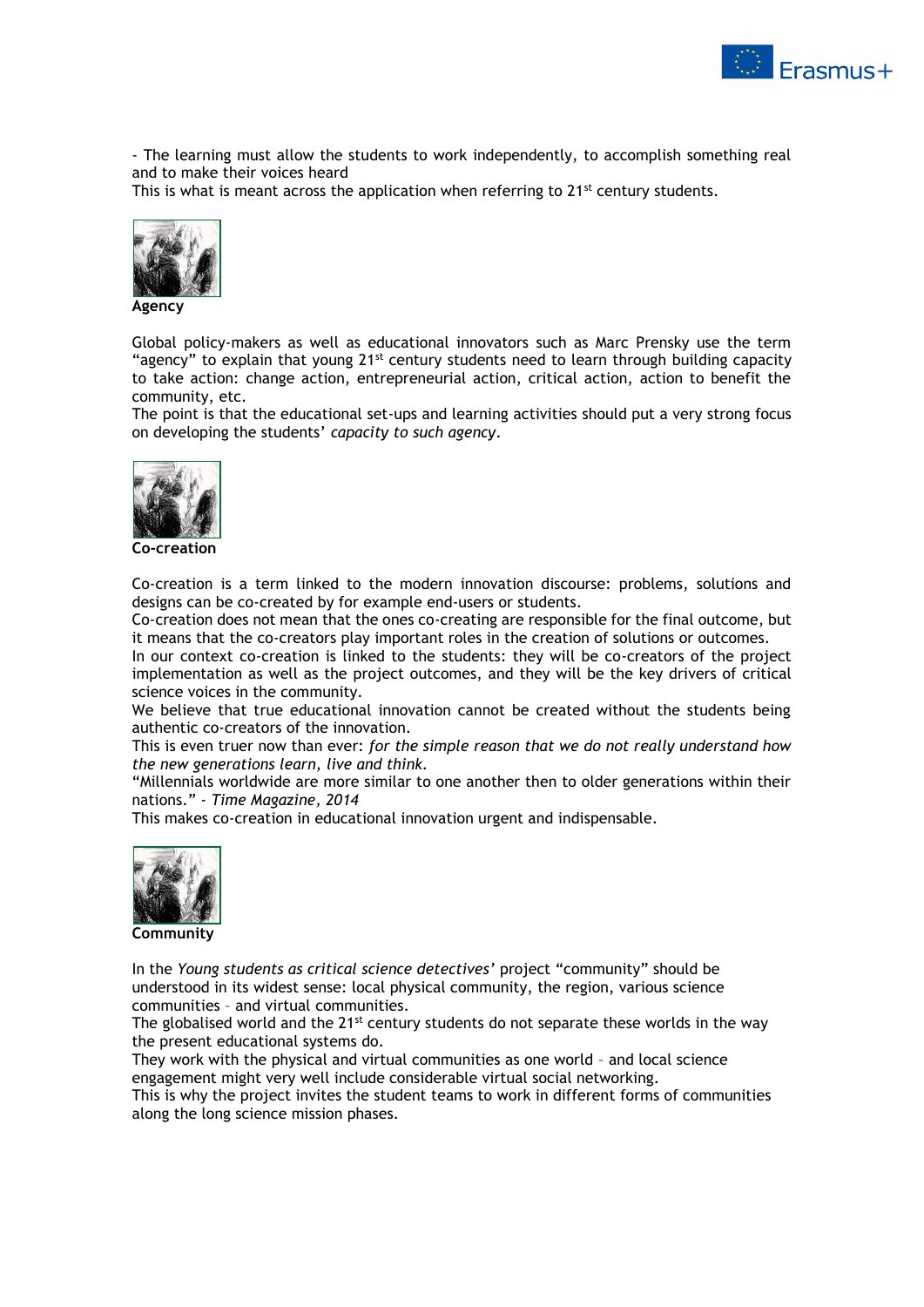



#### **Community players**

In the *Young students as critical science detectives* project a number of people and institutions from various forms of physical and virtual communities will be involved through the student teams' critical detectives' missions.

Let us provide a brief overview of the most relevant and typical players to interact with the student teams:

 $\rightarrow$  Local educational and innovation authorities

 $\rightarrow$  Science centers in the city and region

- $\rightarrow$  Research and innovation bodies
- $\rightarrow$  Various citizens' groups engaged in activities in which science plays a key role
- $\rightarrow$  The students' and science teachers' families
- $\rightarrow$  Virtual science communities linked to the students' missions
- $\rightarrow$  The young students' own social and gaming network



**Critical science detectives' missions**

In traditional teaching the students work with text books, artificial cases and lots of theory and abstract knowledge.

In our project, and in similar initiatives, the students learn through working with real-life science challenges and in real-time.

Students in these missions do not look at the reality around them through subjects, classrooms and texts, but engages directly in science challenges of all kinds and in close collaborations with community science resources.

This completely alters the traditional educational set-up and places moreover teachers in brand new roles: as guides, as facilitators and as critical friends to the student teams, and even as the student teams' co-learners!

Students work in teams to learn through engaging in long missions of science challenges in the various forms of communities.

The way they learn through taking action in the community is to define, create and accomplish critical science missions.

Missions are projects carried out in real-life and in collaboration with real-life science players. We use "mission" instead of "project" for several reasons:

- The term "project" was once very innovative, such as in project-based learning; however, today the term can mean everything and nothing

- The term "mission" is much stronger: it refers to strong intentions, the will to accomplish and the ability to critical engagement

- The term "mission" is used in all sorts of video games and most young people are familiar with the meaning of missions: working through levels and steps to be allowed to advance in the game and to finally accomplish

In the *Young students as critical science detectives* project the critical science missions will be guided by the project's 5 step model, detailed in relevant application sections and in the Vocabulary:

1 Detecting, mapping, interacting: local, virtual

- 2 Team dialogues and reflections: challenge and mission selection
- 3 Science learning on demand: investigations, research
- 4 Critical interactions with the science communities selected and with the

5 Producing and sharing in wide networks the results of the science detective mission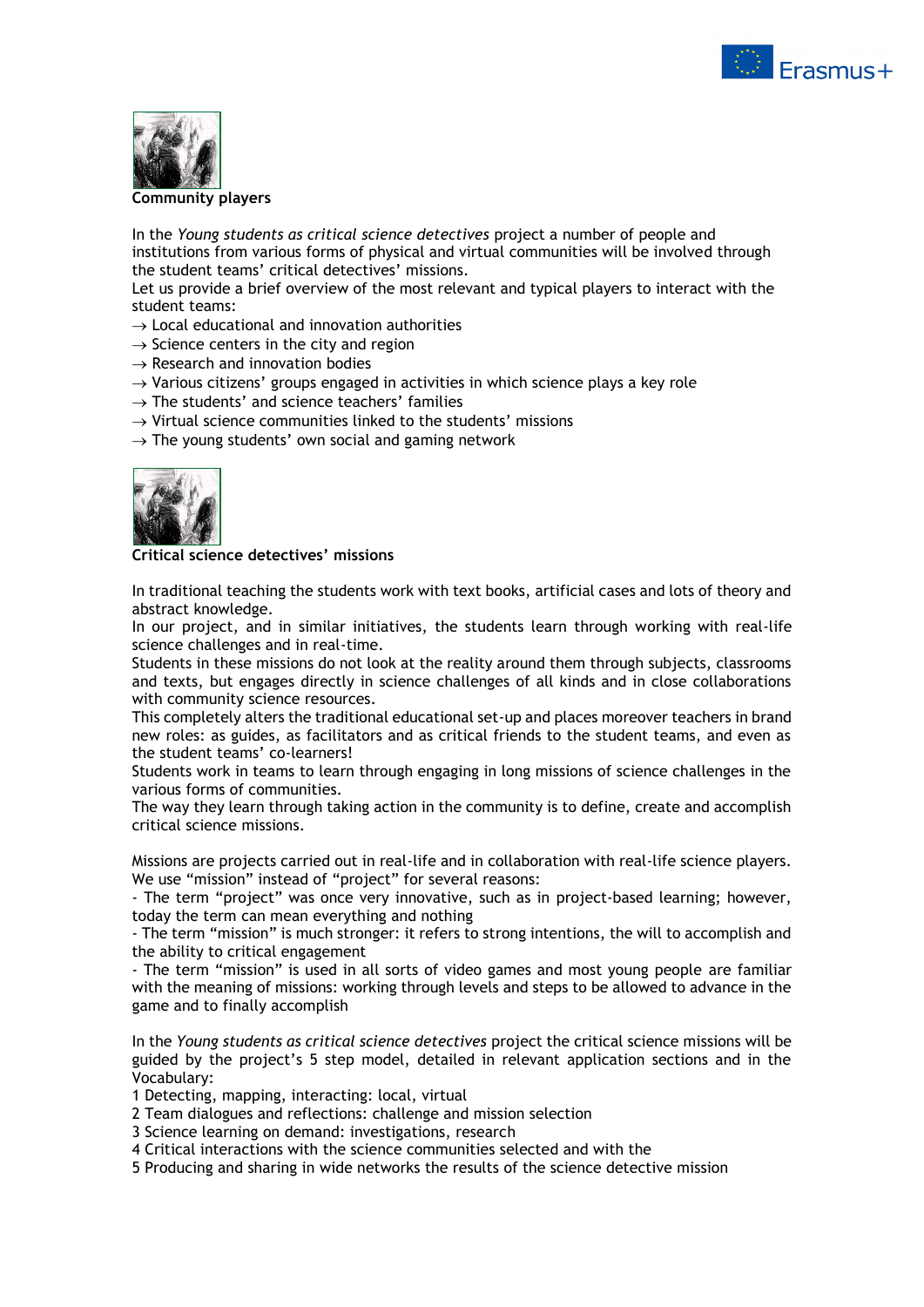



**European science learning innovation agenda**

Across the project we refer to state of the art critical science learning research as well as to the European Commission's very clear science learning innovation recommendations and guidance.

Key positions are documented in the project's quotation collection in Attachment 5A and 5B. At the same time, we and other European players have been carrying out first experimentation with what science learning innovation and open science schooling means – and how such innovation can be implemented in secondary school.

In total we call this knowledge and experience bank and accompanying innovation strategies *The European science learning innovation agenda*.

The project forms part of and refers to this agenda.



**Learning on demand**

In traditional education the students are taught through the principle of "learning when scheduled". That is: learning math Tuesday from 10-12.

To the students this is definitely an abstract justification of the learning.

The learning is organised to please the education system, not support the students' learning. "Learning on demand" totally changes the perspective: the students learn when they need to learn, when it is relevant, when they are motived, and first of all: the students learn when they need to learn *to accomplish their critical science missions*.

This form of learning is based on the students' interest, not the systems.

In the project this is called "time-outs for learning on demand".

When the students work in their critical science missions, they often get stuck: we cannot progress from this point. We need to learn something first, or in parallel. Then we can progress. "Learning when scheduled" leads to short-term remembering, whereas "learning on demand" leads to deep sustainable learning and the capacity to act.

Obviously, schools need to learn how to organise such "learning on demand" – in collaboration with community resources. This is a part of the open science schooling experimentation.



# **Model of young students as critical science detectives**

Among the project's final results, the Model is the most important.

It aims to offer interested schools and science teachers' realistic guidance and good practice on how to start engaging young students as critical science detectives in the communities and thereby help engage or re-engage students not attracted to science.

A core aspect of and focal point in the Model is the student teams' critical science detectives' missions, including 5 steps:

# 1 DETECTING, MAPPING, INTERACTING: LOCAL, VIRTUAL

- The science detectives will search the community for important and interesting activities linked to science; this will include dialogues with a wide range of community players; the local science activities might very well be linked to virtual science communities relevant to the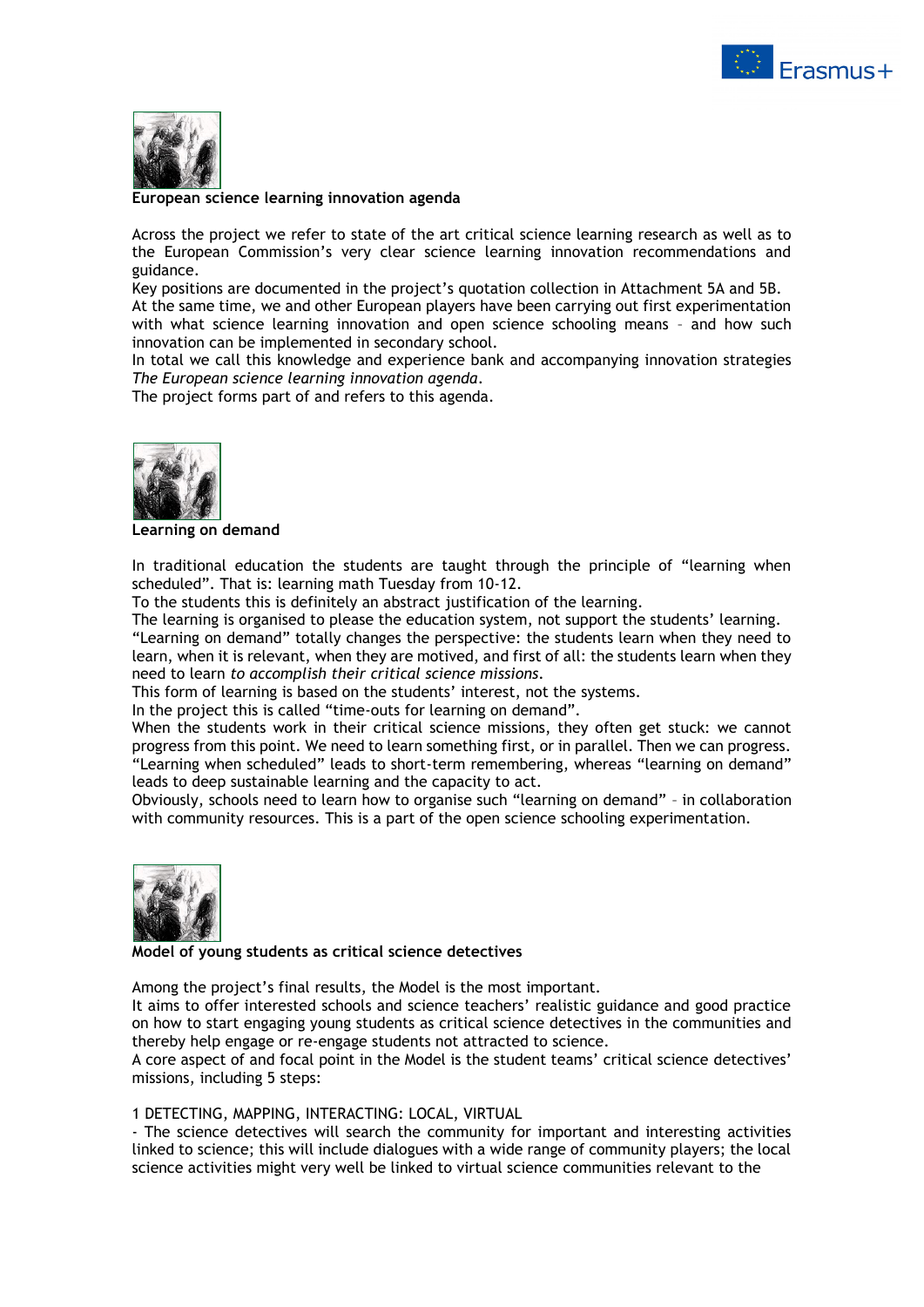

identified topics; it is important that this science detectives' activities include serious dialogues with citizens and in particular with the students' families

# 2 TEAM DIALOGUES AND REFLECTIONS: CHALLENGE AND MISSION SELECTION

- After the mapping of important science activities in the communities the student team will evaluate the findings: which science activities are interesting and challenging, and perhaps even problematic in a responsible science perspective; the student team ends up selected one or two science activities to go deep into, and based on their own interests

# 3 SCIENCE LEARNING ON DEMAND: INVESTIGATIONS, RESEARCH

- Now the student teams will need "learning on demand": to be able to and competent to interact with the selected science challenges, they will need to create basic learning about the science challenges to engage in; several learning on demand time-outs can be inserted along the interaction with the selected challenges, but always when the students need the learning; the student team will also engage with virtual communities to kind of look behind the scene and identify critical voices in a responsible science perspective

4 CRITICAL INTERACTIONS WITH THE SCIENCE COMMUNITIES SELECTED AND WITH THE COMMUNITIES IN GENERAL

- The student team is now ready to continue its critical science detectives activity and engage in various forms of interactions with the science challenges selected, in the local community as well as virtually and in their own social networks; the science detecting does not necessarily lead to fixed scientific standpoints or attitudes towards to what extent the science activity is "responsible science"; the aim is for the students to be able to critical analyse science and science in the community and to be able to communicate their findings to others; the students critical interaction should include re-newed dialogues with citizens and with the students' families

5 PRODUCING AND SHARING IN WIDE NETWORKS THE RESULTS OF THE SCIENCE DETECTIVE MISSIONS

- To complete the critical science detectives mission the student teams will need to produce documentation of the long process they worked through – from the first disoriented mapping to the final critical communications; the student teams can choose any form of documentation from website to video, as long as the documentation really communicates what they learned on the way; the documentation, or: the accomplishment of the critical science detectives mission, will then be shared at three levels: in the school and to the other students, to a community workshop to which the team parents are invited, and in the students' social and gaming networks



#### **Modernization of science education**

In recent years very many attempts to "modernize" science teaching has been carried out. Such "modernizations" might be visits to science resources outside the school, punctual engagement in science activities in the community, new work forms in the class – or participation in various forms of science competitions.

A popular "modernization" is to use new technology and even digital games.

The European Commission states, however, that this is not enough.

We need to re-think the fundamentals of science education and we need to develop dramatically new ways of engaging young people in science.

This is why the Commission invites experimentation with open science schooling, and also why the project will develop a realistic and implementable Model of open science schooling.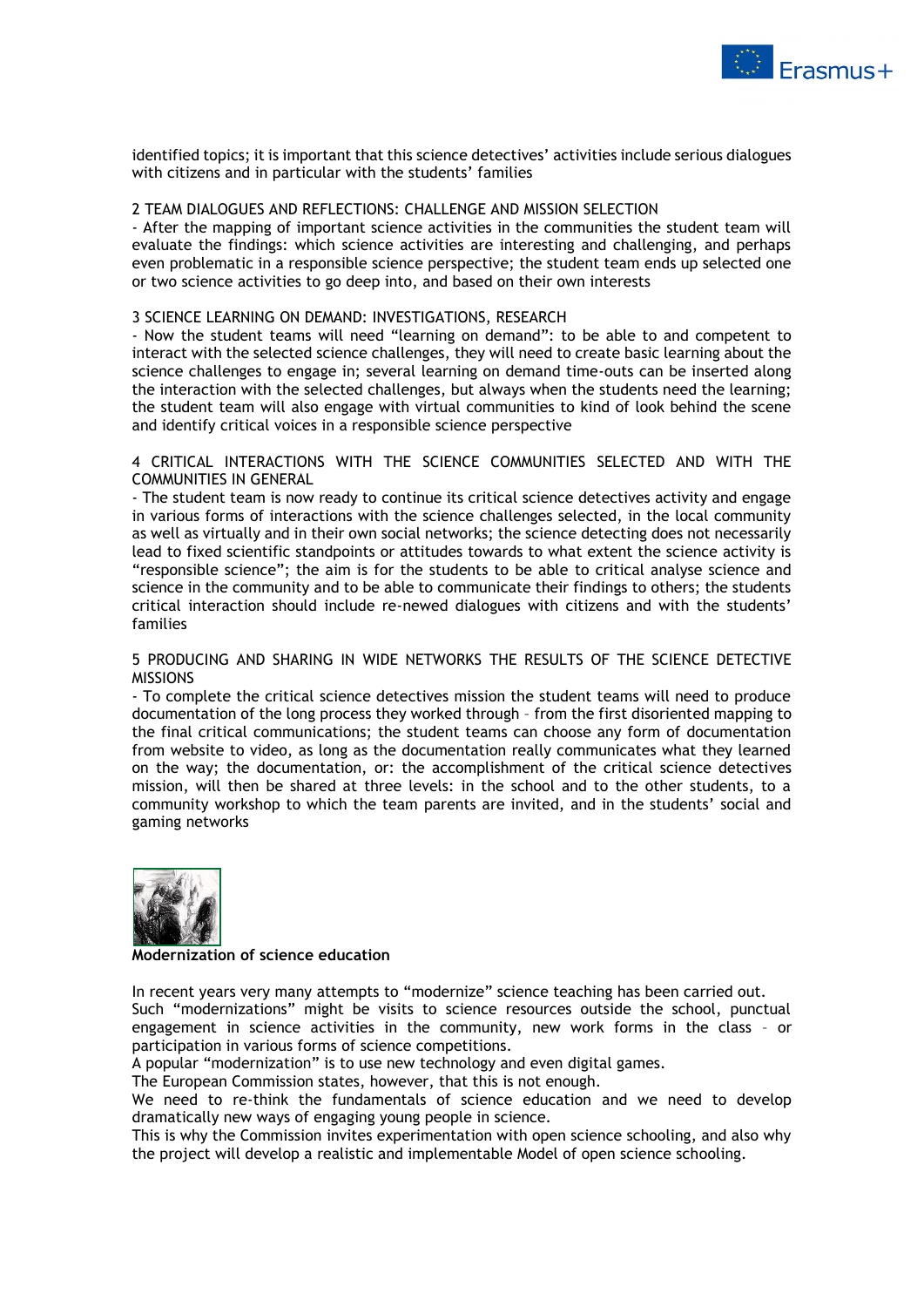



#### **Narrative and epic agency**

As a result of renewed studies of the most important Commission science education innovation guidelines and recent critical science learning research, we recognized that one of the major components in science learning innovation was: *to be attractive to 21st century students, science and science learning should recover and rediscover the links to narrative and make efforts to communicate the learning in narrative forms.*

These links to narrative forms includes for example: adventure, science fiction, exploration, detective work, curiosity – and the ability to take action in such narrative worlds: *narrative and epic agency*.

The term indicates that young students are only likely to be re-engaged in science learning and a life in science to the extent that they can engage deeply in science topics of their own interest, follow and explore such science activities across longer time spans – and use narrative communication and story-telling to express what they experience and learn.

The term indicates that they need the narrative forms and the epic (immersive) experience to be able to act in the community and to learn through this capacity to agency.



#### **Open science schooling**

The European Commission calls for re-thinking (science) education, and open science schooling is one of the educational changes increasingly recommended by the Commission as well as by critical research.

Open science schooling refers to education that works with real-life challenges in the community and globally, allowing students to learn through engaging in science challenges, problems, and innovation.

This indicates that the learning is no longer linked to the classroom but to the world outside the school.

Obviously, this is no less than a revolution in (science) education, and more so as open science schooling goes far beyond punctual activities outside school such as visits to a science centre or similar.

A key point is to take open science schooling to a level where the students accomplish something real.



#### **Re-thinking science education**

The short version of this complex concept is that it is not enough to "modernize" traditional science education, or to add new features such as project work or computer games.

The new generations of students and the new and constantly changing global reality call for fundamental re-thinking of what science education is and should be: re-thinking the very basic axioms of and the very discourse of traditional science education.

As the European Commission says, it will take a *sea change* for education in Europe to accomplish this radical and urgent mission.

Therefore, much experimentation is needed…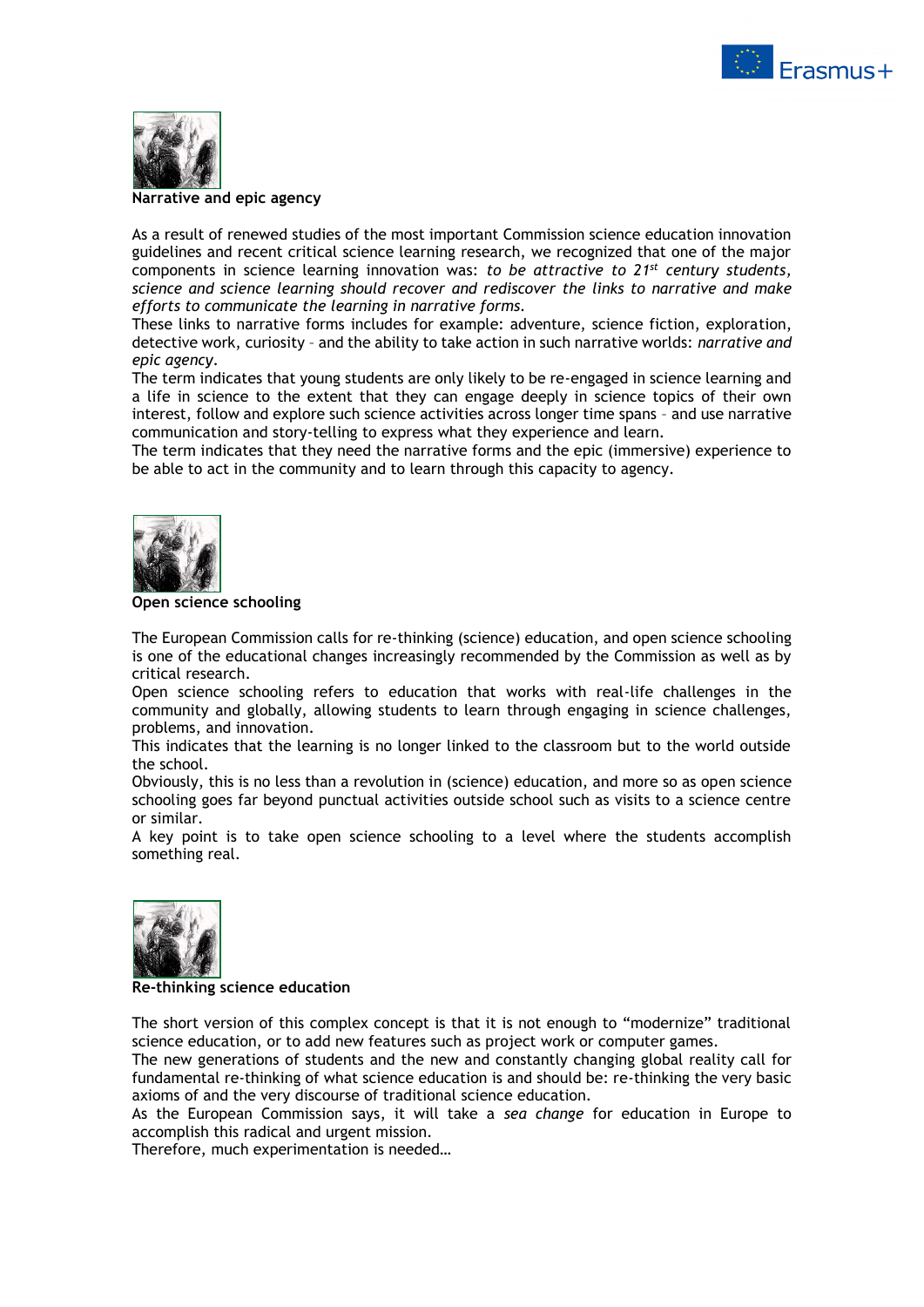



# **Science engagement methodology**

The *Young students as critical science detectives* Model development builds on a triangle of methodologies. The interplay and mutual reinforcement of these methodologies will be a strong platform for the project to successfully deliver its outcomes.

The science engagement methodology answers questions about HOW the participating student teams will engage in open science schooling as critical science detectives.



# **Schools as agents of community change**

This term comes from educational innovation studies published by the OECD.

The term indicates that to provide relevant  $21^{st}$  century education to young students, the schools need to practice open schooling and to assume a new role in the community: allowing young students to learn through taking real-life and critical initiatives in the community in collaboration with relevant players and stakeholders.

In this sense schools are seen as drivers of change, which is almost a revolution in the education system.



#### **Social and gaming networks**

Across the application and the descriptions of the project we refer to what we call "the students own social and gaming networks".

The reason is that most young students today – and even more so in the future – are engaged in various forms of virtual networks and platforms every day – in school and after school.

Many young students sort of live half their lives in these networks – and an increasing number of students prefer to learn through this network instead of in the old classrooms.

To a project based on open schooling and creating critical science interest among the students these networks are of *great importance* and should not be underestimated.

The social and gaming networks of the students are extremely dynamic and include social contact with peers from all over the world. The young students not only share photos and engage in team gaming in these networks, they also discuss all sort of educational and personal matters.

The social and gaming networks offer the project a wide range of useful potentials:

 $\rightarrow$  The students will be able to learn from their peers in the cloud

 $\rightarrow$  The students will be able discuss their critical science detecting with their peers in the cloud  $\rightarrow$  The students will be able to collect cases and standpoints linked to their critical science

missions from their peers in the cloud

 $\rightarrow$  The student will be able to widely disseminate the results of the project in the social and gaming networks

 $\rightarrow$  The students will in particular be able to disseminate and share their own final project product: the *I am a science detective – R U?* video